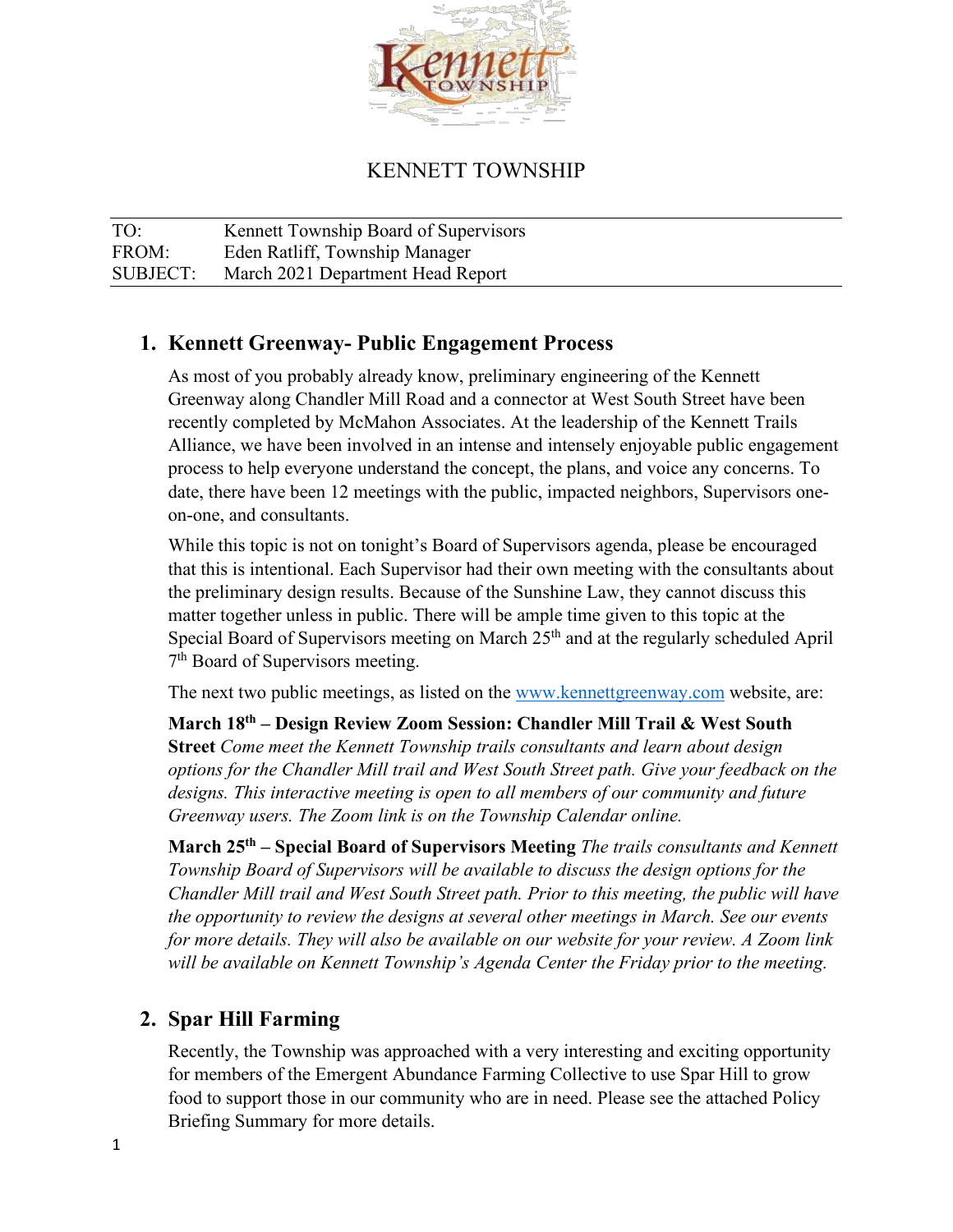# **3. EMS Commission Update**

At the last Kennett Fire and EMS Regional Commission meeting held on March  $9<sup>th</sup>$ , Kennett Fire Company made an official request for the Commission to support paid firefighters. Kennett Township had the privilege of helping KFC analyze their response performance data from all of 2020 to help them make an informed decision and request. Please see the attached Information Briefing Summary that outlined the data results.

# **4. Sewer Discussions**

The Township is faced with complex challenges that revolve around sanitary sewer. There are Township residents that would like to connect to public sewer but are unable to because the infrastructure does not exist for them. This is a problem especially when they have failing on lot systems. Additionally, with developments coming online the infrastructure is not always existing for them which causes their investment which has its own complications traveling across municipal boundaries. Furthermore, it is unknown how much sewer capacity the region must support the needed upgrades. Kennett Township has applied for grant funding with Kennett Borough to upgrade our Act 537 Sewer Planning Module which will study some of these plans. East Marlboro Township has applied for the same grant to study sewer challenges they have. Addressing these complicated sewer challenges may be a regional opportunity as we have needs for our current population as well as challenges with growth pressure.

# **5. Spring Newsletter**

For 2021 we are excited to return to the Spring/Fall Newsletter distribution schedule. That means that you can expect to see the next newsletter roll out the first week of April. Remember that our newsletter is digital. If you need a hard copy, please email [gretchen.flack@kennett.pa.us](mailto:gretchen.flack@kennett.pa.us) and she will ensure you get one. This next issue will be a special edition that will provide small biographies on all the staff at Kennett Township. We recognize that we are coming out of a tumultuous time and truly love the team we have built. We want you to get to know them!

# **6. EAC Update**

The Environmental Advisory Council, for those that do not know, is a group of individuals on a formally created Township Committee who are incredibly knowledgeable and dedicated to environmental preservation, natural resources, and the enhancement of them for Kennett Township. In efforts to continue the utilization of this Council, they have willingly agreed to assist the volunteer efforts to enhance Barkingfield Park. There is never a shortage of volunteers who want to help beautiful and enhance the ecology of Barkingfield and the meadow. Conversations surrounding mowing schedules, new native garden plantings, and others will be reviewed by the EAC for consideration who will continue to make professional recommendations.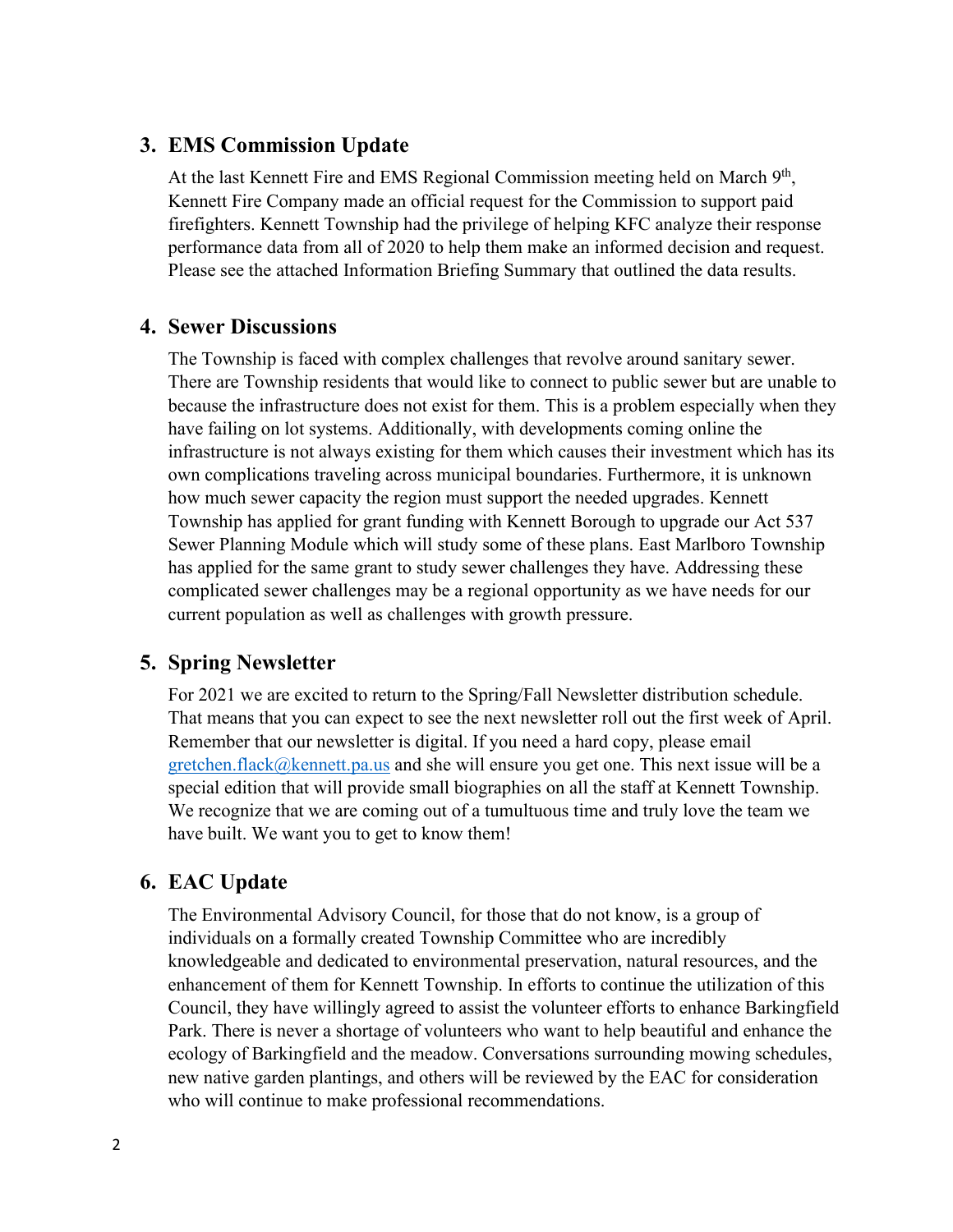Thank you for the opportunity to submit this report on some activities within the Township.

Respectfully Submitted.

Eden R. Ratliff Township Manager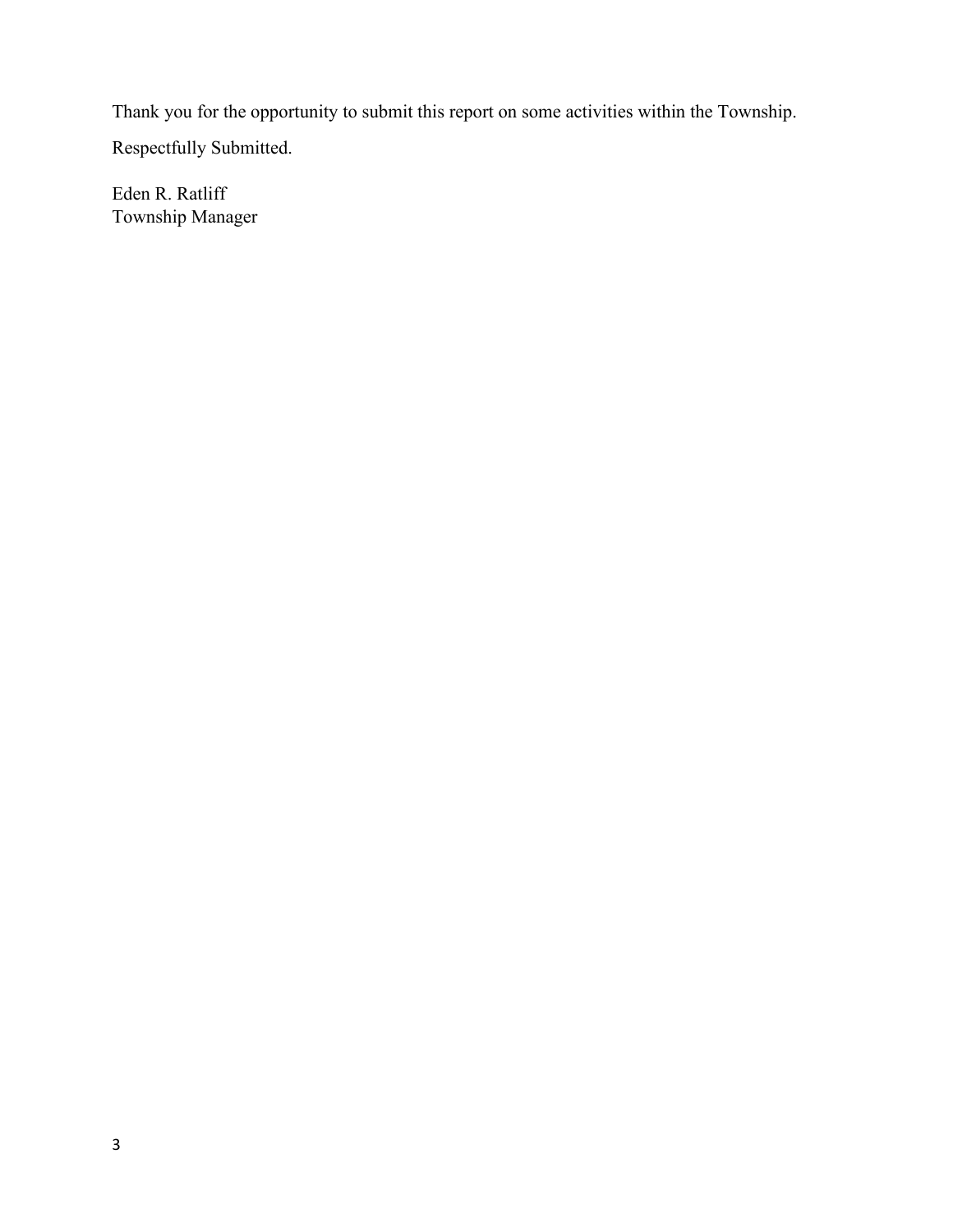

# **Policy Briefing Summary** *Board of Supervisors*

## **RE: Emergent Abundance Farming Collective Date Presented: March 17, 2021 Prepared By: Eden Ratliff, Township Manager**

## **Action Forcing Event**

Kennett Township has been approached by Emergent Abundance Farming Collective (EAFC) with a request to provide land that would be used to grow organic vegetables to be donated to Kennett Area Community Service (KACS) and other food banks to benefit those experiencing food insecurity.

## **Background**

The Township acquired Spar Hill Farm in 2018 for the purpose of preserving open space and natural resources. The majority of Spar Hill is still farmed by a local farmer and is used by many residents for trail walking and other passive recreation opportunities. The farm is technically closed due to the need to address the dilapidated buildings on the property which is an action item in the 2021 budget. Agriculture uses and passive recreation are both activities supported by the deed restriction of the property.

# **Analysis**

EAFC proposes to use 1-acre of land at Spar Hill to engage in natural and organic growing practices to produce vegetables and other foods to donate to KACS and other local food banks who support those facing food insecurity. In 2020 the EAFC maintained a 1-acre garden on private land that produced over 1,000 lbs. of food that was donated to area food banks including KACS. EAFC proposes to expand their operation to public lands such as Spar Hill to allow for greater growing opportunities, enhanced visibility, increase volunteer participation, and decreased costs. EAFC proposes to use 1-acre of land on Spar Hill to continue this operation mainly supporting KACS.

Authorizing EAFC to use 1-acre of Spar Hill to engage in organic growing will directly support Kennett area community members who utilize the services of KACS as the harvest of EAFC at Spar Hill will be packaged and provided to KACS for distribution. This operation has been developed and arranged in coordination with both EAFC and KACS.

EAFC is an emerging organization that is not yet legally incorporated and is in discussions with KACS to form a formalized organization to support and grow this mission. While this potential legal entity has not yet been formed, Kennett Township still proposes to enter into a legal agreement with EAFC who will be using Spar Hill. The Township Solicitor has provided a legal agreement to the members of EAFC for execution along with liability waivers to be executed by anyone participating in the gardening at Spar Hill. Should EAFC be incorporated into KACS, this current agreement would be terminated, and a new legal agreement would be proposed for execution.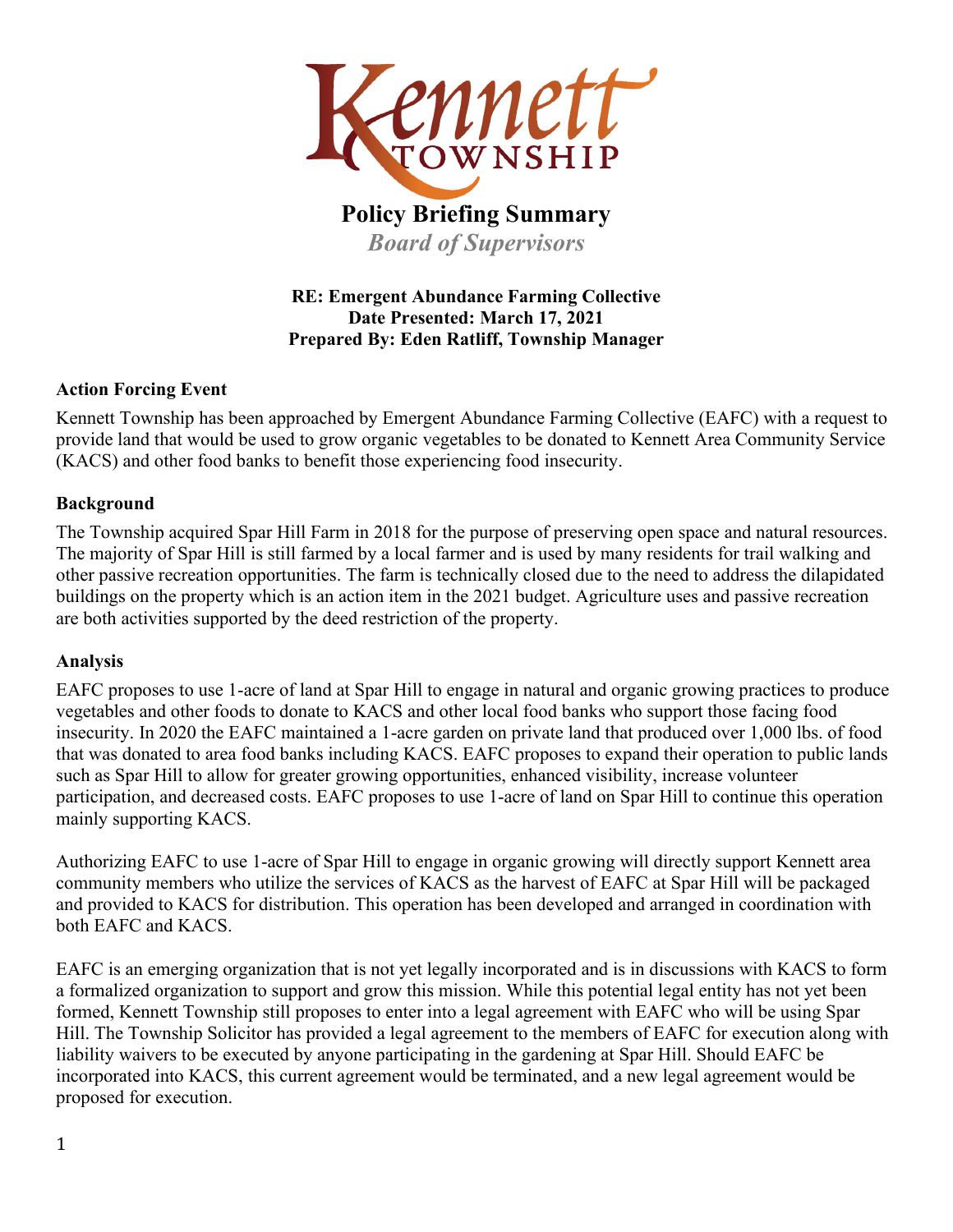The agreement with EAFC only provides for Kennett Township to provide 1-acre of land for the gardening. Kennett Township will not provide any monetary support without additional approval but will be allowing the Public Works team to provide moderate mowing services around the garden. The current farmer of Spar Hill, Jamie Hicks, will be donating plowing services to EAFC to assist with the initial establishment of the garden.

The opportunity for Kennett Township to partner in this manner with EAFC by allowing the use of publicly preserved land for growing food enables us to help members of our community who are in need. As the success of this initial organic garden grows the opportunities for partnership with EAFC and KACS does as well.

## **Financial Impact**

The agreement has no monetary components. Kennett Township will be directing the Public Works team to engage in moderate mowing around the gardens including designated paths through the garden.

### **Recommendation**

For the reasons outlined herein, I recommend the Board of Supervisors adopt an agreement with the members of Emergent Abundance Farming Collective to engage in organic gardening on 1-acre of land at Spar Hill farms for the purpose of supporting Kennett Area Community Service and other local nonprofit food banks.

## **Exhibits**

Presentation by Emergent Abundance Farming Collective Legal Agreement Liability Waiver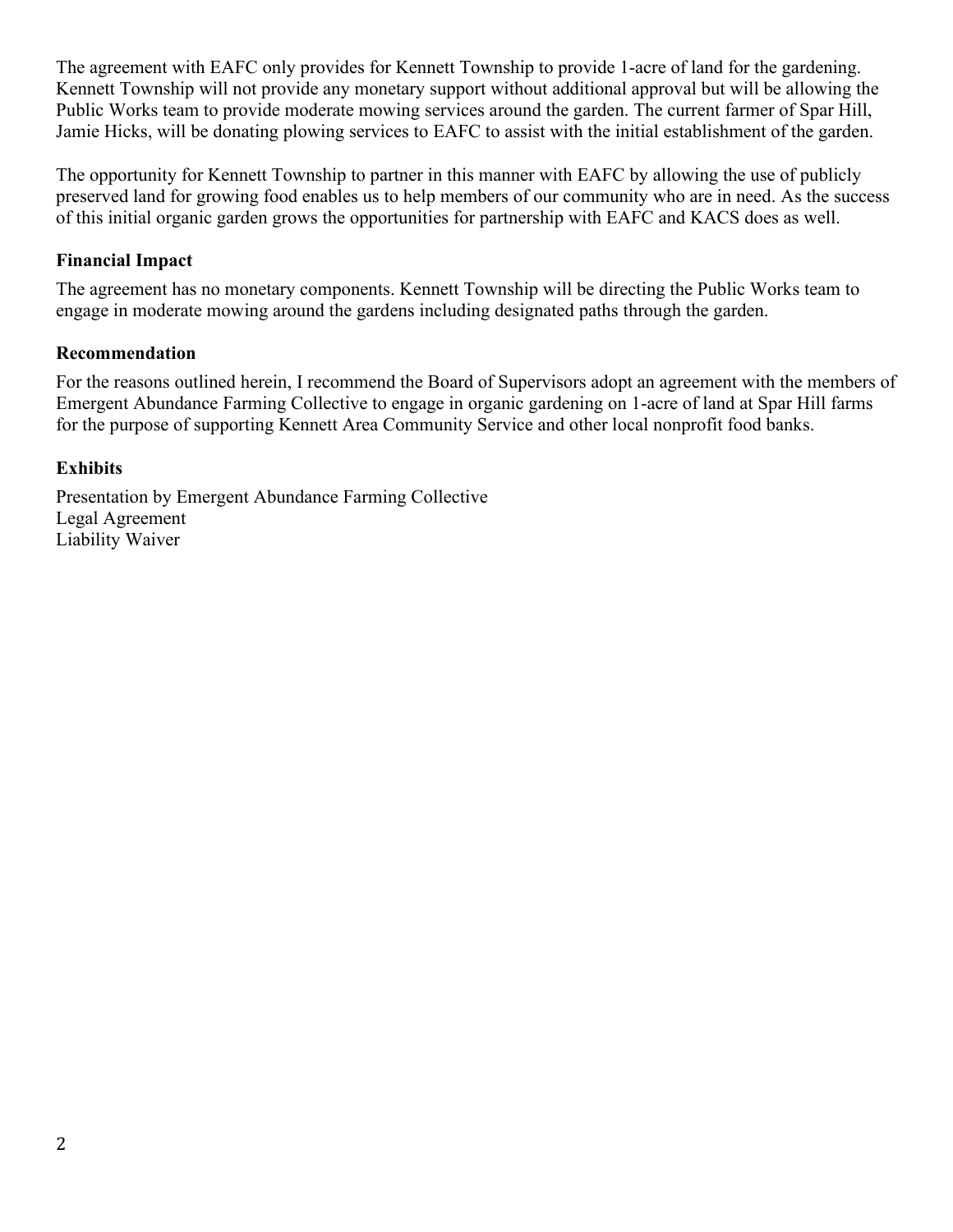

# **Information Briefing Summary**

*Kennett Fire and EMS Regional Commission* 

### **An Analysis of Kennett Fire Company Fire & Rescue Response Performance**

| <b>Date Presented:</b> | March 4, 2021                                                         |
|------------------------|-----------------------------------------------------------------------|
| Prepared By:           | Eden R. Ratliff                                                       |
| Co Authors:            | Kennett Fire Company Deputy Chief Steve Melton & Sergeant Rick Franks |

#### **Action Forcing Event**

In February 2021 the leadership of Kennett Fire Company comprised of Deputy Chief Steve Melton, Vice President and Office Manager Gina Puoci, and Sargent Rick Franks, asked Kennett Township to complete an analysis of fire responses for Kennett Fire Company ("the company") for calendar year 2020 to determine if there was justification to add paid firefighters ("paid fire") to the company's operations. They further asked that the findings be provided to the Kennett Fire and EMS Regional Commission ("the Commission") to complement a request for funding for paid fire if justified.

This Information Briefing Summary is a summary of the analyzed data designed to inform decision-making by Kennett Fire Company No. 1, the Kennett Fire and EMS Regional Commission, Borough of Kennett Square Council and Mayor, and Kennett Township Board of Supervisors. This Briefing Summary is not a policy review, nor does it endorse any recommendations.

#### **Background**

The analysis was completed with oversight by the Company who provided all the necessary data to be analyzed leading to this report. Additionally, this analysis and written report ("the report") was completed by the Kennett Township staff at no cost to the Commission or the Fire Company. The contents of this report have been reviewed and approved by the Company for accuracy and disbursement.

This report only focused on call data for 2020 as provided by Kennett Fire Company. If there are any inaccuracies within the reports provided by the Company, then those inaccuracies would translate to this report. Additionally, the report makes assumptions which are detailed throughout and are necessary to sift through the voluminous data. Importantly, the report only focuses on responses to fire calls based on Incident Type (see page 2 for those Incident Types that were excluded from this study). While some analysis focuses on the Tanker, the majority is focused on the Engine, Truck (ladder), and Rescue.

The purpose of the report is to develop a complete understanding of the quality of fire and rescue responses from the Company in 2020 to inform operational changes that may be necessary moving forward. The reporting system in the Company is not setup to drill down on the quality of fire and rescue responses as it relates to the staffing of apparatus or the time it took an apparatus to respond to an incident. Therefore, an individual analysis of each dispatch was necessary to develop a comprehensive understanding.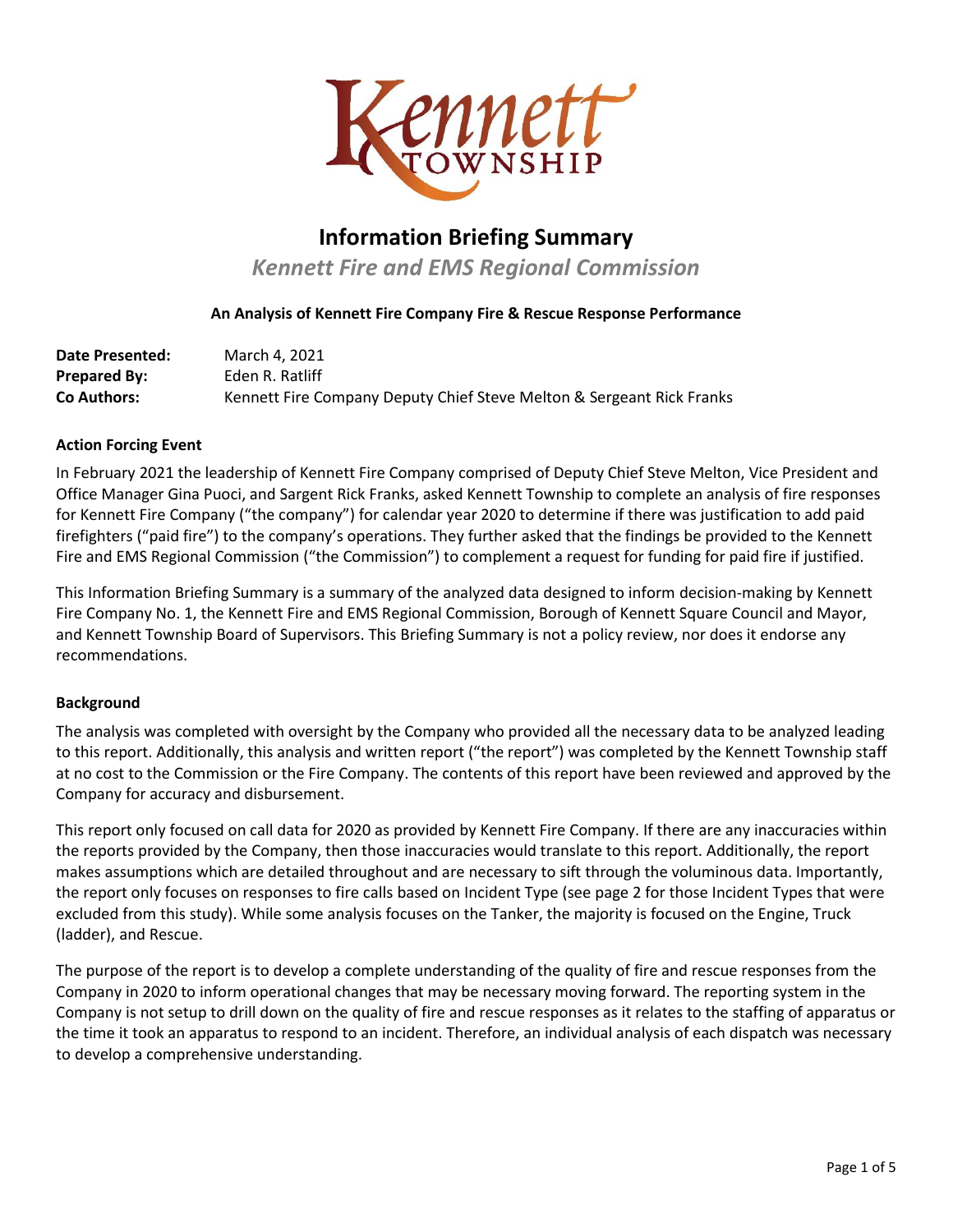### **Analysis**

At the onset of this analysis Kennett Fire Company laid out standards that they hold their company to for fire and rescue responses. It was those standards that were investigated, measured, and reported on in this analysis. The two standards that were analyzed were Turn Out Time and Apparatus Staffing. These two standards were applied only to the first due apparatus per incident.

For the analysis, the provided data was sorted to only focus on incidents that require a fire response. Accordingly, only UNITS/Apparatus ENG24, RES24 and TRK24 were considered for this analysis. (AM241, AM241, ATV24, BOT1, BOT2, BOT3, BRU24, CHF24, FP, NA, OFC, POV24, SQD24, TNK24 and UTL24 were deleted.) Similarly, INCIDENT TYPES 341, 360, 361, 363, 500, 520, 551, 571, 600, 812, 813, 900 and 911 were deleted if present. This brought the number of dispatches down from 1,057 to 323. Note that the number of "dispatches" is not the same as number "incidents." Rather, this is the number of times ENG24, RES24, and TRK24 logged a DISPATCH TIME.

Often, more than one apparatus responds to an incident, so after the initial condensing of the data mentioned above, the dispatches were sorted to determine which of the pertinent apparatus was considered the "first due" apparatus. Either the Fire Engine, Rescue Engine, and Ladder Truck were first due 209 times in 2020. The remainder of the analysis focuses on the 209 times those three units responded to a dispatch on a first due basis.

The 209 first due apparatus then had the standard of Turn Out Time applied. The first due Fire Engine (ENG24), Rescue Engine (RES24), or Ladder Truck (TRK24) must "turn out" within 7 minutes and 59 seconds of being dispatched to be considered qualified. This is referred to as "turn out time" and is a Chester County standard.<sup>1</sup> Turn Out Time was calculated as the Roll Time minus the Dispatch Time. In other words, an apparatus has 7 minutes and 59 seconds from the time a dispatch call comes in (Dispatch Time) until the time they pull out of the station to go to that call (Roll Time). If an apparatus did not turn out within the allotted time frame, then the response is a failed response.

The second standard of Minimal Staffing was applied next. An appropriately staffed unit is set by the Company and follows the standards set by the Southern Chester County Fire Chiefs.<sup>2</sup> For a Fire Engine and a Ladder to be minimally staffed for the Company, they must have at least 3 Qualified Interior Firefighters plus 1 Driver or 4 Qualified Interior Firefighters. There are some Qualified Interior Firefighters who are trained to operate a three-person rig. If three of them were on an apparatus, it also counted as qualified. Additionally, the paid staff of the Company counted as qualified for this analysis. Junior Firefighters, Exterior Firefighters, Fire Police, or firefighters who will not wear an air pack and enter a burning building, are not counted in the Minimal Staffing levels per the policy. If RES24 was the first due to a motor vehicle crash (Incident Types 322, 323, 324, 351, 463, and 542), it needed to have at least 3 Vehicle Rescue Technicians to be Minimally Staffed.

If an apparatus does not have these Minimal Staffing on it, then the response is considered a failed response. Notably, most often when qualified, the first due apparatus has more than 3 qualified responders on it. Also, of note, just because a response is a failed response does not necessarily mean that it does not go to the incident, rather it is doing so either not on time, with inadequate staffing, or both.

#### **Turn Out Time Results**

Kennett Fire Company turned out within 7 minutes and 59 seconds 164 times, or 78.47% of the time, out of the 209 first due apparatus dispatches. The Company had a failed response based on Turn Out Time 45 times, or 21.53%. The review also breaks down the qualified responses by apparatus.

<sup>1</sup> Chester County FireEMS Dispatch SOP, Department of Emergency Services, Chester County PA, January 20, 2021

<sup>&</sup>lt;sup>2</sup> Staffed Unit Guideline, Southern Chester County Fire Chiefs Association, January 2021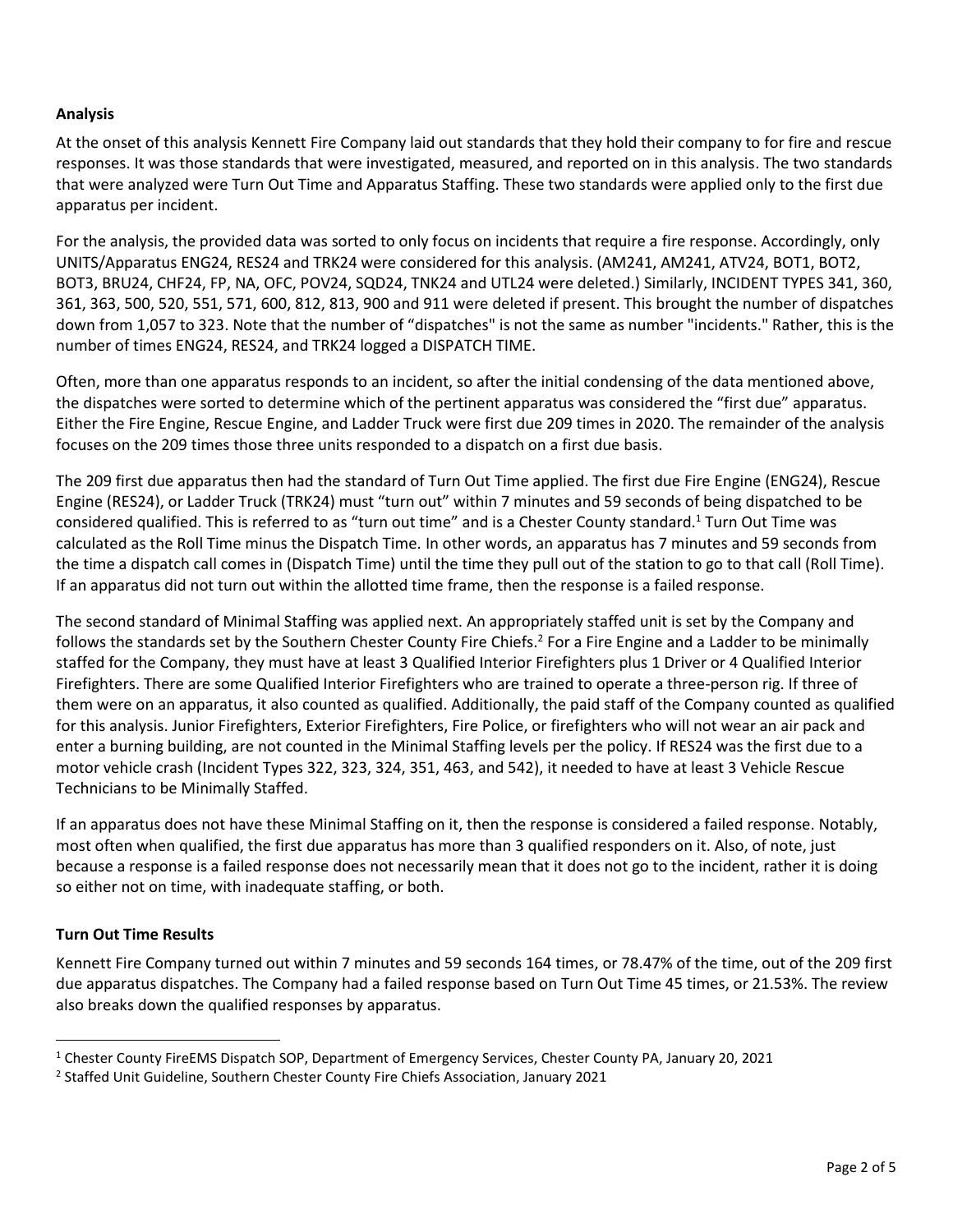|                                               |             |                  |                 | Qualified 1st Due UNIT<br>Turn Out Time |          |
|-----------------------------------------------|-------------|------------------|-----------------|-----------------------------------------|----------|
| Φ<br>mi<br>S E<br>But<br>Out<br>First<br>Turn |             | Turn Out<br>Time | $Q\%$<br>of Sum | ENG <sub>24</sub>                       | 113      |
|                                               |             |                  |                 | <b>RES24</b>                            | 46       |
|                                               | Qualified   | 164              | 78.47%          | <b>TRK24</b>                            | $5 \mid$ |
|                                               | Unqualified | 45               | 21.53%          | <b>TOTAL</b>                            | 164      |
|                                               | Sum         | 209              |                 | % out of 209                            | 78.47%   |

After determining annual Turn Out Time ratios we wanted to review how the data broke down into shift categories. The three shifts are Weekday: Monday – Friday 7:00am to 5:00pm, Weeknight: Monday – Thursday 5:01pm to 6:59am, and Weekend: Friday 5:01pm to Sunday 11:59pm. Dispatches from 12:00am Monday to 6:59am Monday are included in the Weeknight shift.

The below tables show Turn Out Time by shift and apparatus.

|              | <b>ALL First Due</b><br>Shift Breakdown<br>Q and UQ Turn<br>Out Time |        | ENG <sub>24</sub><br>Qual by Turn<br>Out Time Only |     | RES <sub>24</sub><br>Qual by Turn<br>Out Time Only |                | TRK24<br>Qual by Turn<br>Out Time Only |              |
|--------------|----------------------------------------------------------------------|--------|----------------------------------------------------|-----|----------------------------------------------------|----------------|----------------------------------------|--------------|
| Weekday      | 77                                                                   | 36.84% | Weekday                                            | 43  | Weekday                                            | 19             | Weekday                                | $\mathbf 1$  |
| Weeknight    | 53                                                                   | 25.36% | Weeknight                                          | 32  | Weeknight                                          | $\overline{7}$ | Weeknight                              | $\mathbf{1}$ |
| Weekend      | 79                                                                   | 37.80% | Weekend<br>38                                      |     | Weekend                                            | 20             | Weekend                                | 3            |
| <b>TOTAL</b> | <b>209</b>                                                           |        | Total                                              | 113 | Total                                              | 46             | <b>Total</b>                           | 5            |

The "ALL Shift" break down shows that Kennett Fire Company turns out on time most often during the day with 81.82% success and less often on weeknights with a success rate of 75.47%.

| Qualified 1st Due |     | $Q\%$            | UQ%           |
|-------------------|-----|------------------|---------------|
| Turn Out Time     |     | <b>ALL</b>       | <b>ALL</b>    |
| Shift Breakdown   |     | Shift            | Shift         |
| Weekday           |     | 63 81.82% 18.18% |               |
| Weeknight         | 40  | 75.47%           | 24.53%        |
| Weekend           | 61  |                  | 77.22% 22.78% |
| Sum               | 164 |                  |               |
| <b>TOTAL</b>      |     |                  |               |

#### **Minimal Staffing Results**

Out of the 164 times the first due apparatus turned out timely, 87 were at least minimally staffed. This translates to a successful annual response rate of 41.63% with Kennett Fire Company having a failed response rate of 53.59%.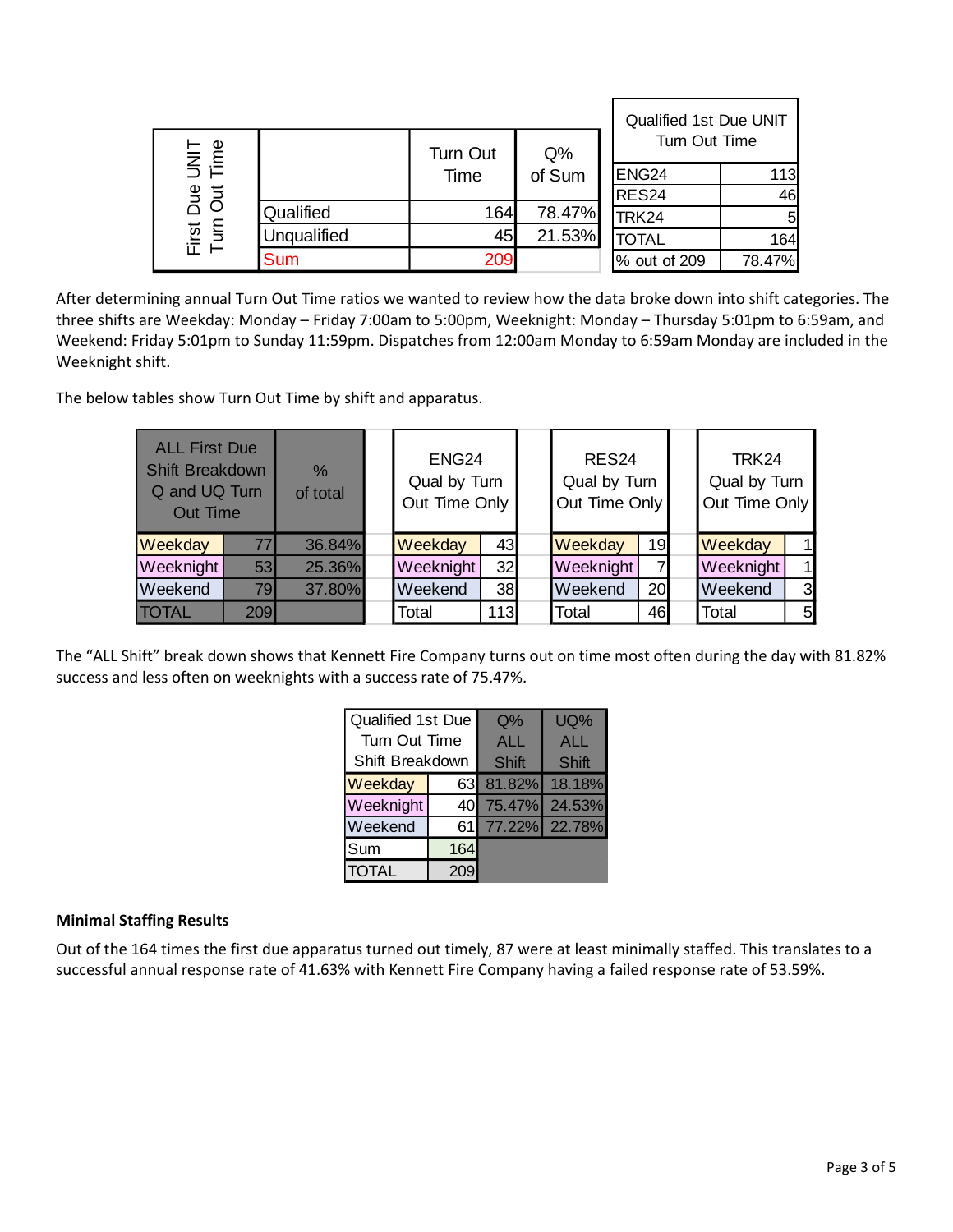| Due + Turn Out<br>e + Minimum<br>Staffing |              | <b>Filters</b><br>Applied | % of total | Qualified 1st Due Rig<br>Turn Out Time<br>Minimum Staffing |        |
|-------------------------------------------|--------------|---------------------------|------------|------------------------------------------------------------|--------|
|                                           |              |                           |            | ENG <sub>24</sub>                                          |        |
|                                           |              |                           |            | RES <sub>24</sub>                                          | 14     |
| <b>Bue</b>                                | Qualified    | 87                        | 41.63%     | TRK24                                                      |        |
| First Du<br>Time                          | Unqualified  | 16                        | 7.66%      | <b>TOTAL</b>                                               | 87     |
|                                           | Sum          | 103                       |            | Q% / 209                                                   | 41.63% |
|                                           | Out of Total | 209                       |            | UQ% / 209                                                  | 53.59% |

The response breakdown based on Turn Out Time and Minimal Staffing can be viewed by apparatus and shift below. The table in dark gray is the total annual dispatches outlined above.

|              | <b>ALL First Due</b><br>Shift Breakdown<br>Q and UQ Turn<br>Out Time |        | ENG <sub>24</sub><br>Qual by Turn<br>Out Time &<br>Minimum<br>Staffing |                 |              | RES <sub>24</sub><br>Qual by Turn<br>Out Time &<br>Minimum<br>Staffing |                | TRK24<br>Qual by Turn<br>Out Time &<br>Minimum<br>Staffing |                |
|--------------|----------------------------------------------------------------------|--------|------------------------------------------------------------------------|-----------------|--------------|------------------------------------------------------------------------|----------------|------------------------------------------------------------|----------------|
| Weekday      | 77                                                                   | 36.84% | Weekday                                                                | 18 <sub>l</sub> |              | Weekday<br>$\overline{2}$                                              |                | Weekday                                                    | $\Omega$       |
| Weeknight    | 53                                                                   | 25.36% | Weeknight                                                              | 24              |              | Weeknight                                                              | $\overline{4}$ | Weeknight                                                  | 1              |
| Weekend      | 79                                                                   | 37.80% | Weekend<br>29                                                          |                 | Weekend<br>8 |                                                                        | Weekend        | 1                                                          |                |
| <b>TOTAL</b> | 209                                                                  |        | Total                                                                  | 71              |              | Total                                                                  | 14             | Total                                                      | $\overline{2}$ |

The total qualified response ratio for first due dispatches by shift with the two standards (Turn Out Time and Minimal Staffing) is broken down below. Kennett Fire Company has a total Weekday success rate of 25.07% or fail rate of 74.03%. The Weeknight and Weekend success rate is 54.72% and 48.10% respectively.

| Qualified 1st Due<br>Turn Out Time &<br>Mminimum<br>Staffing<br>Shift Breakdown |    | $Q\%$<br><b>ALL</b><br>Shift | UQ%<br><b>ALL</b><br>Shift |
|---------------------------------------------------------------------------------|----|------------------------------|----------------------------|
| Weekday                                                                         | 20 | 25.97%                       | 74.03%                     |
| Weeknight                                                                       | 29 | 54.72%                       | 45.28%                     |
| Weekend                                                                         | 38 | 48.10%                       | 51.90%                     |
| Sum                                                                             | 87 |                              |                            |
| TOTAL                                                                           |    |                              |                            |

#### **Comparisons for Context**

While this analysis can provide valuable information to aid decision making processes, it is also helpful to understand the performance of Kennett Fire Company within the region it serves especially as it considers budgetary options. To assist, Kennett Township preformed the same analysis on Longwood Fire Company with the same assumptions and standards to add context to the analysis of Kennett Fire Company response performance.

Longwood Fire Company has an overall failed response rate of 5.38% when applying the same standards of Turn Out Time and Minimal Staffing with 520 total first due dispatches. With paid staff on during the day the failed response rate